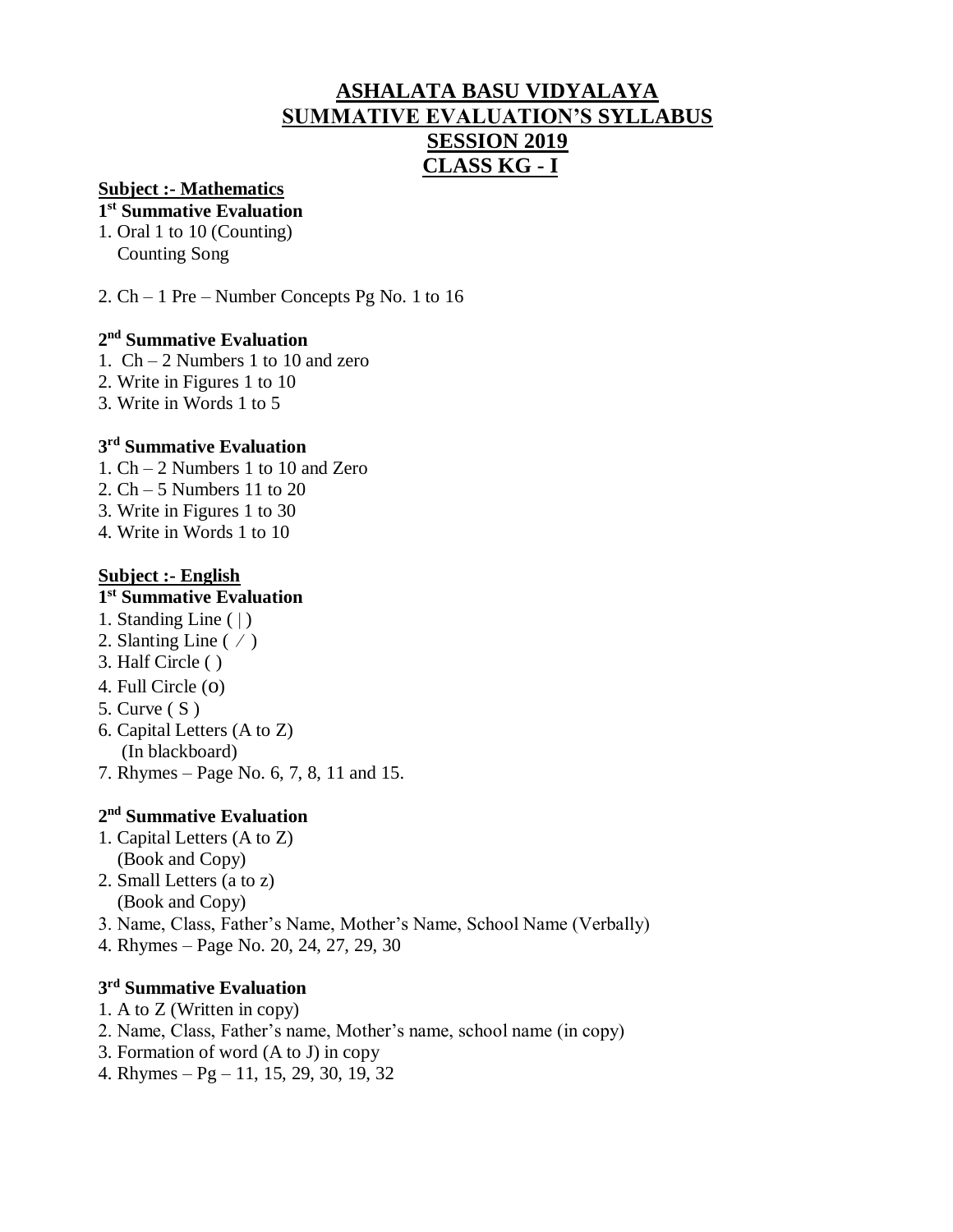## **Subject :- Conversation**

#### **st Summative Evaluation**

1. Myself Pg. No. 3

2. My Family Pg. No. 5

#### **nd Summative Evaluation**

- 1. Parts of the body 1 Pg. No. 6
- 2. My School Pg. No. 8
- 3. Colours Pg. No. 20

#### **rd Summative Evaluation**

- 1. Myself Pg. No. 3
- 2. My Family Pg. No. 5
- 3. Parts of the body  $-1$  Pg. No. 6
- 4. My School Pg. No. 8
- 5. Colours Pg. No. 20
- 6. Good Manners Pg. No. 17

## **Subject :- Bengali**

## **ST SUMMATIVE EVALUATION:**

| <b>SL</b><br><b>NO</b> | <b>CHAPTER</b>                            | <b>PAGE NO</b> |
|------------------------|-------------------------------------------|----------------|
|                        | $\Box$<br>$\mathbf{I}$                    |                |
|                        | E<br>$\overline{\phantom{a}}$             |                |
|                        | $\Box \Box \Box - (\Box \Box \Box \Box )$ |                |
|                        |                                           |                |

#### **ND SUMMATIVE EVALUATION:**

| <b>SL</b><br><b>NO</b>     | <b>CHAPTER</b>                                                                                                    | PAGE NO |
|----------------------------|-------------------------------------------------------------------------------------------------------------------|---------|
| ⊔.<br>Π.<br>$\Box$ .<br>⊔. | $\Box \Box \Box \Box$ )<br>$\overline{ }$<br>$\overline{\phantom{a}}$<br>$\overline{\phantom{a}}$<br>$\mathbf{1}$ |         |